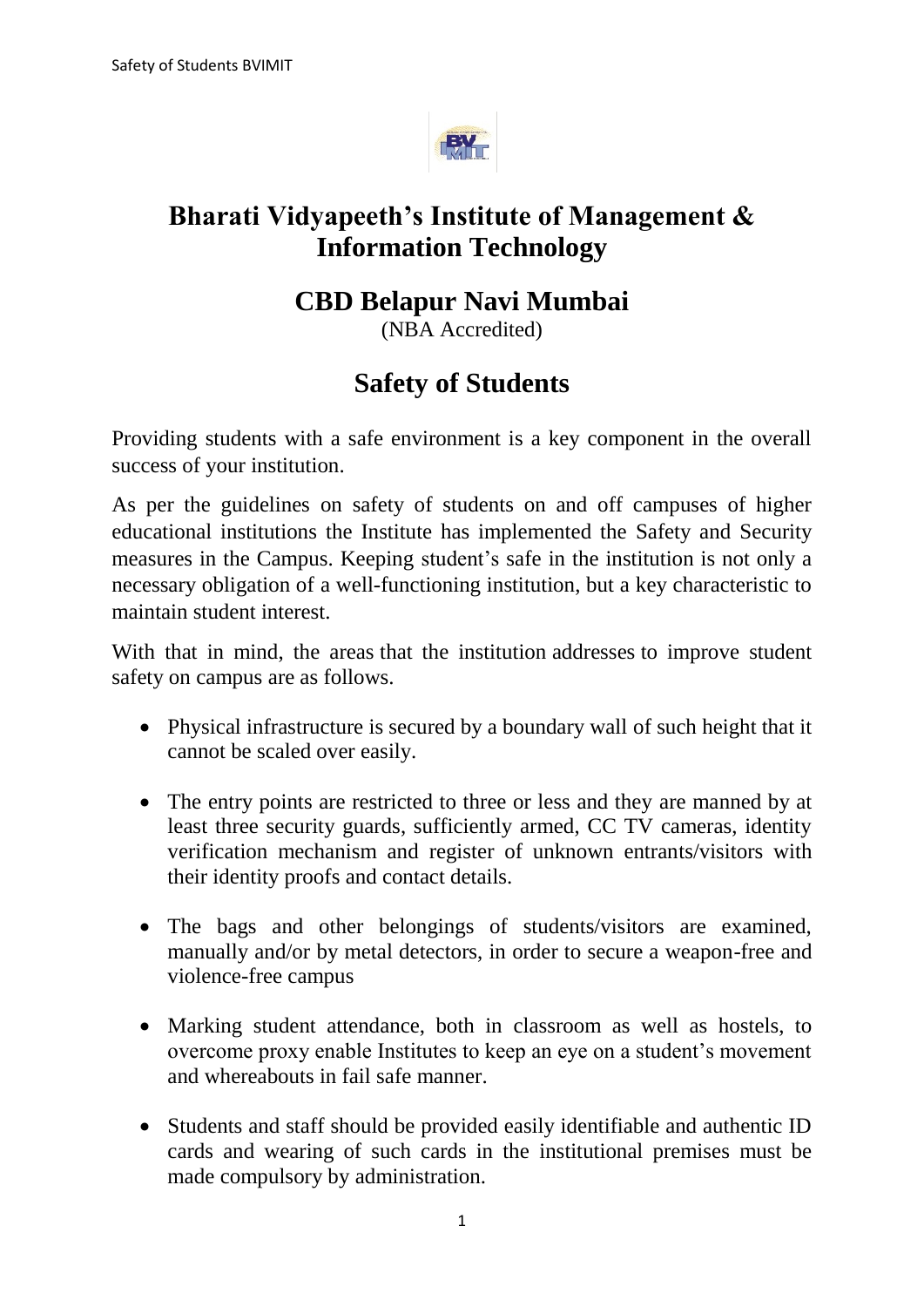- Frequently visited junctions like canteen and notice boards, have helpline numbers against ragging, sexual harassment, accidents, calamities so that students can record and use them as and when required.
- Discrimination, verbal or behavioural, based on the caste, religion, colour, nationality sex, gender, sexual orientation and[WU1] social status is strictly prohibited and HEIs must do all it takes to ensure that such practices are nipped in the bud.
- "Students Counselling System" for the effective management of problems and challenges faced by students is in place.
- Parents-teachers meet (PTM) are organized so that grievances and gaps in system can be addressed and resolved. Online complaint registration system can also be launched so that issues can be addressed before they slip out of hands of authorities.
- A fire safety system under which mechanisms for the detection of a fire, the warning resulting from a fire and standard operating procedures for the control of fire are evolved. . Mock drills for fire situation are undertaken at least once in a semester
- Talks by officials of police and public administration departments and informative audio-video lectures are arranged at least once in a semester covering issues related to the safety of personal belongings, vehicles, personal information, ATM, special event safety, defensive sprays and so on.
- Self-defence training for women studying and working on campus through tie-ups with training institutions / NGOs should be made a mandatory component of extra-curricular activities undertaken
- Standards of quality and hygiene are strictly observed and the food on offer is certified through hygiene test report by expert doctor for foods, water and cleanings
- In the face of the increasing cases of sexual harassment and violence against women events are organized to :

 Educate the campus community about sexual violence engage people in a commitment to get involved when they observe risky situations.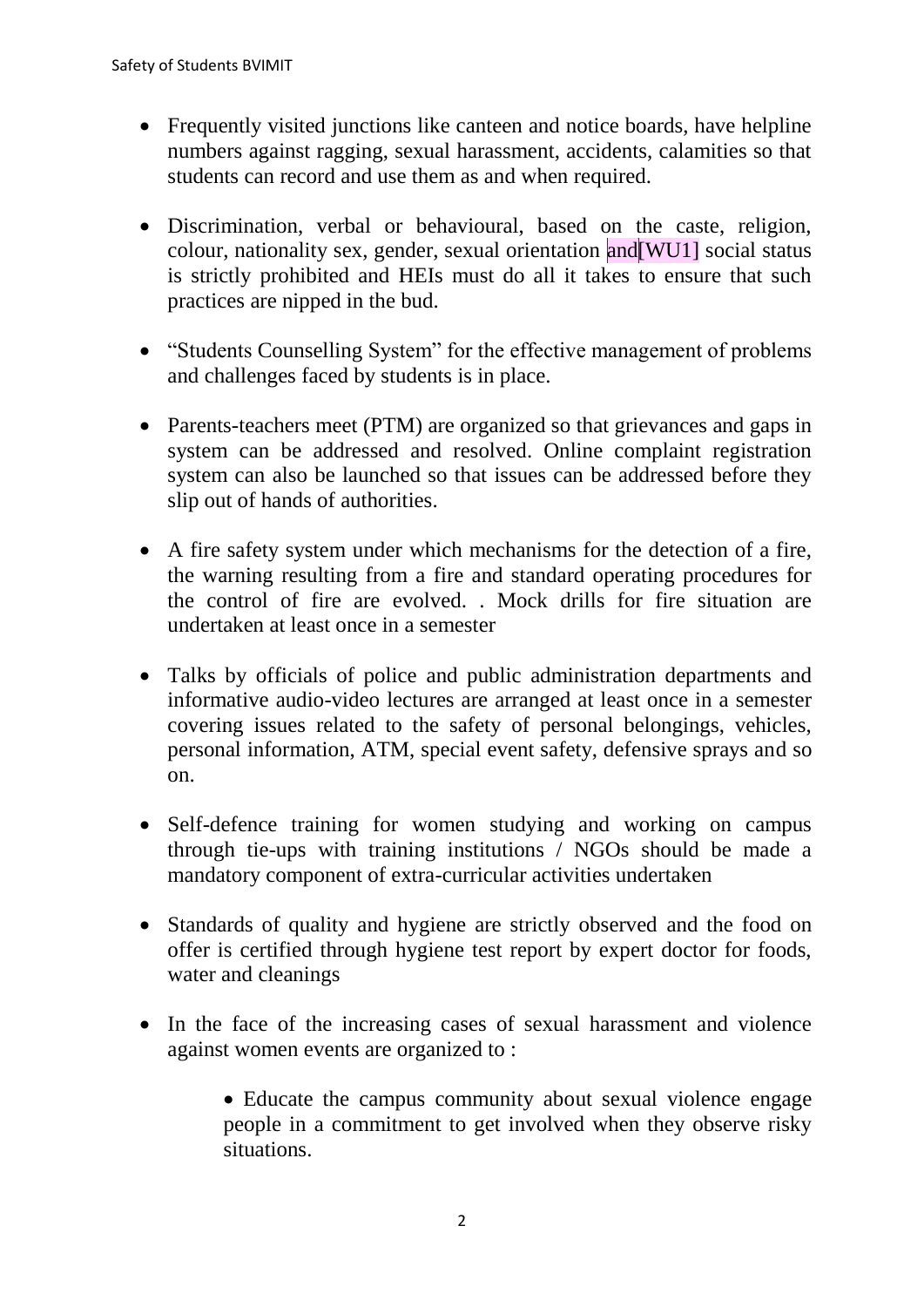- Confront the oppressive stereotypes that are the basis for the disrespect that leads to interpersonal violence.
- Talk about healthy relationships and healthy sexuality, emphasizing the importance of communication and respecting personal boundaries
- Coordinate campus-wide awareness efforts, such as town hall meetings, lectures, and other open spaces for dialogue on sexual violence

## **Safety of Students while they are on Excursion/ Tours/ Academic trips etc.**

- Expedition activities are undertaken under the guidance and supervision of at least two trained teachers, of whom one is a lady teacher.
- The number of students who can collectively embark on such expedition are adjusted in accordance with the multiple factors like duration of the journey, the weather conditions, type of the route and manageability.
- In case number of students exceeds fifty, a qualified doctor with adequate supplies of medicines are included in the entourage.
- The itinerary and travel plan well in advance is circulated amongst the parents/guardians of the students who are setting out on journey.
- Any representation or suggestions made by parents in these regards are taken into consideration in the interest of the successful and safe organization of expedition
- Consent letters from the parents/guardians of the students who are embarking on tour are taken. Further, no excursion/ tours are undertaken without such insurance as would indemnify students against the various emergencies ad risks.
- Before proceeding on tour all the students are properly briefed by the way of "training session" about the geography, climate, hazardous locations and risk zones existing in the proposed destination, codes on environmental protection, emergency procedures and basic first aid.